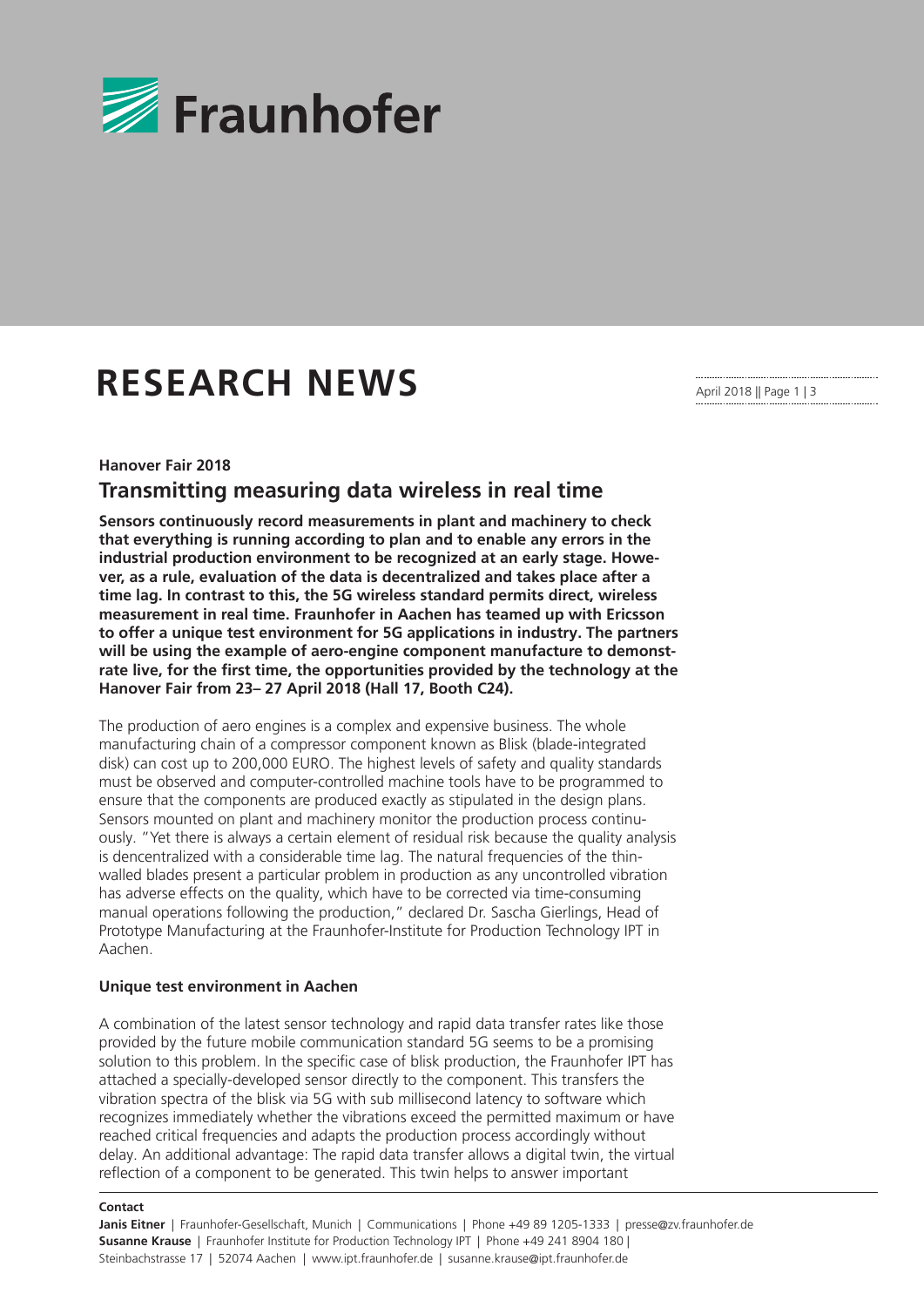

questions relating to the production process at the computer, before the process begins.

The live transfer of component data was developed by the Research Institute in Aachen in collaboration with Ericsson, the Swedish technology provider in the High Performance Center Networked, Adaptive Production. The partners will be unveiling their solution to the public for the first time in a live demo at the Hanover Fair at the end of April: The researchers from the Fraunhofer Institute will transfer in real time the vibration spectrum of a milled blisk via 5G technology directly from the sensor to a display unit. "We hope that our appearance at the fair will encourage all interested companies to visit us in Aachen so that they can profit from the unique test environment we have here for 5G applications in industry," adds Niels König, Manager of the Production Metrology Department and Coordinator of 5G activities at the Fraunhofer IPT, addressing potential clients directly. "Blisk production is only one of many conceivable fields of application. Its complexity, however, makes it particularly suitable for use as a demonstrator."

"Examples of applications such as Blisk production highlight the fact that there is no way round 5G for those striving to future-proof their production," explains Stefan Koetz, CEO of Ericsson GmbH. "Of course, when you are creating solutions to connectivity as part of Industrie 4.0 it is essential to work side-by-side with a solid partner with a track record of integrity as well as with unsurpassed standards in quality and reliability. Our mission statement in a nutshell."

#### **5G from 2020**

Plans are already well under way to introduce 5G as the new mobile communication standard by 2020. In addition to low latency times, it promises high data transfer rates of up to 10,000 megabits per second and allows for numerous devices to be operated simultaneously in closely linked small radio cells. For the first time ever, 5G technology thereby accommodates the use of wireless sensor connections for real time data analyses and adaptive control of production processes with short reaction times. "The greatest challenge facing mobile communications providers from now until 2020 will be to continue to reduce the size of transmission units. From laptop to smartphone or chip size, if possible. Our mission is to develop the measuring and control technology required," is how König sums up the next steps in the development process.

**RESEARCH NEWS**  April 2018 || Page 2 | 2